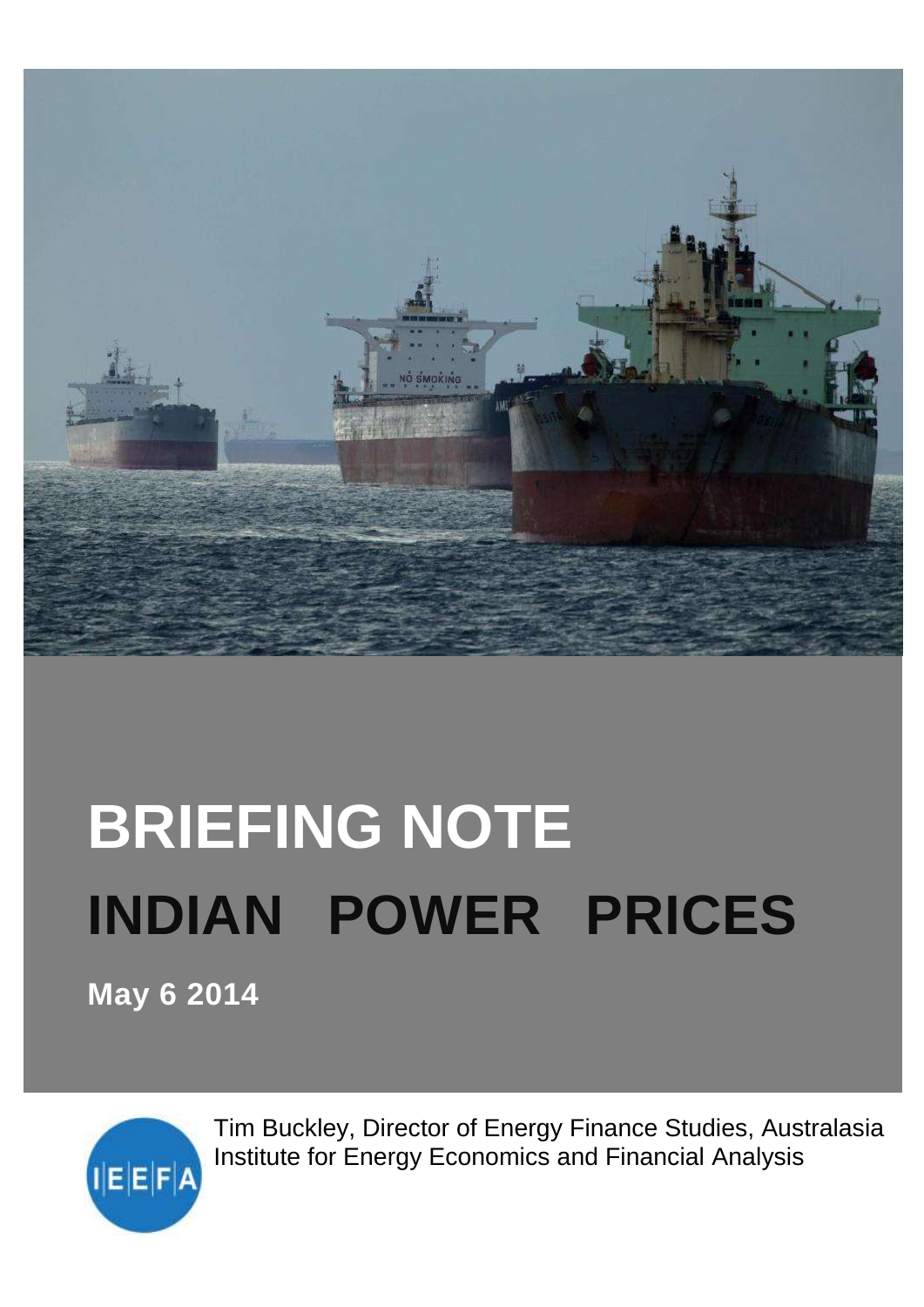# **IEEFA BRIEFING NOTE- INDIAN POWER PRICES**

## **MAY 2014**

*In this briefing note, the US Institute for Energy Economics and Financial Analysis (IEEFA) provides a review of the cost disparity between domestic and imported thermal coal fired power generation in India. The required wholesale power price for imported coal is prohibitive relative to domestic coal or renewable energy. The proposed new coal generation plan is showing signs of significant financial stress and is likely to deliver far lower than expected levels of new supply over the next five years.*

#### **Financial Modeling Shows Using Imported Coal from the Galilee Basin in Australia for Indian Power Generation is prohibitively expensive**

*Financial modeling shows the cost of imported Galilee coal-fired power generation in India is double the current average wholesale cost of electricity. Renewables are a lower cost, cleaner solution, particularly when the deflationary impact of wind and solar is incorporated.*

### **Executive Summary**

- The Government of India (GoI) introduced a partial privatisation of the generation sector over 2006-2009, initiating a series of tenders for the construction, ownership and operation of large scale thermal power plants, including the 4 Gigawatt (GW) Ultra Mega Power Projects (UMPP).
- The power purchase agreements (PPA) underpinning the coal-fired UMPP were generally priced at Rs2-3/kWh for terms of up to 25 years, with at best partial inflation indexation.
- Many of these huge power plants have been unable to source discounted domestic Indian market supplies of coal. This leaves two equally unappealing options – operating well below designed utilisation rates, and/or sourcing significantly more expensive imported coal.
- In 2010 Adani Enterprises Ltd (Adani) acquired the Carmichael Coal deposit, and in 2011 the GVK Group (GVK) acquired the Alpha, Alpha West and Kevin's Corner Coal thermal coal mining proposals in the Galilee Coal Basin in Queensland Australia. IEEFA analysis shows that both projects are likely to prove uncommercial.
- This financial modeling project evaluates the required wholesale electricity off-take pricing required to justify the importation of coal into India from the Galilee Basin. We model the cost structure of a new 4,000 megawatt (MW) power plant to be built in coastal India, taking into account 100% imported thermal coal sourced from the Galilee.
- We estimate that a PPA of Rs5.4-5.70/kWh would be required, plus price indexation of 4% pa to justify the construction of such a US\$4bn coal-fired power project.
- This is double the last reported average sales price of electricity across India of Rs3/kWh and treble the domestic coal-fired power PPA signed over recent years.
- Wind, solar and hydro facilities can be built faster and / or at lower PPAs. Additionally, the use of renewable energy incorporates a zero fuel cost, such that there is an inbuilt deflationary driver – i.e. zero indexation. Given the recent drive by the Reserve Bank of India (RBI) to prioritise the sustained reduction in inflation, renewables support a series of GoI / RBI targets. Importing thermal coal achieves none of these goals, and more likely contradicts them.

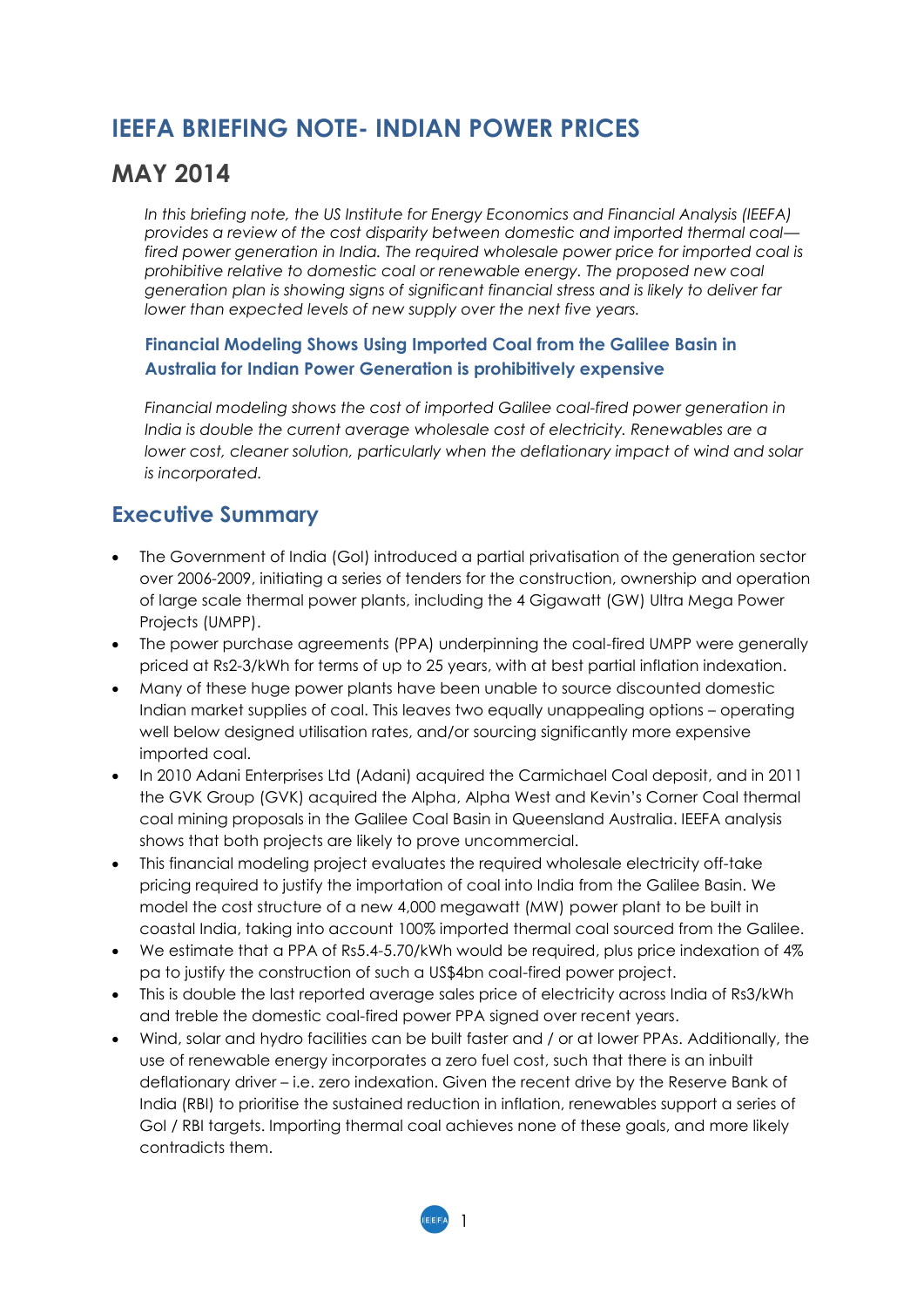# **The Ultra Mega Power Projects**

#### **Privatisation of the Power Generation Sector**

Faced with the prospect of a significant rise in electricity demand, from 2004 onwards the Government of India (GoI) renewed its focus on a partial power sector privatisation. This program involved putting out to private market tender a large number of electricity power purchase agreements (PPA), most priced in the range of Rs2-3/kWh. Many Indian firms diversified into the coal and gas-fired power generation sector on the back of US\$1-4bn commitments to build greenfield power plants. The GoI launched its Ultra Mega Power Projects (UMPP), that involved building massive 4.0 GW coal-fired power generators on a single site.<sup>i</sup>

#### **25 Year PPAs at Rs2-3/unit**

A key aspect of this large scale coal-fired power expansion was the contractual agreement to supply power at the tendered price for up to 25 years. Examples include:

- 1. Reliance Power has signed PPA at Rs 3.70 with UP Discoms and Rs 2.50 with MP Discoms for the Chitrangi Thermal Power Plant.
- 2. Reliance Power's 3,960MW Sasan UMPP with a mine pit head location signed a Rs 1.20 per unit PPA with this project being progressively commissioned over 2013/14.ii iii
- 3. Reliance Power has signed PPA at Rs 2.33 for its 3,960MW Krishnapatnam UMPP.<sup>iv</sup> Reliance Power suspended work at the Krishnapatnam project in 2011, stating that the fuel supply at benchmark prices made the project unviable and lenders were unwilling to fund the plant.
- 4. Abhijeet Group has signed a PPA at long term fixed rates of Rs 2.60-3.50 for its Chandwa Thermal Power Plant and another 33 year PPA at the initial rate of Rs 2.97 for its 272MW Mihan Thermal Power Plant.<sup>v</sup>
- 5. East Coast Energy Pvt Ltd has signed a PPA with AP Discoms at Rs 2.97 for its Kakrapalli Thermal Power Plant.vi
- 6. Adani Power's Mundra coal-fired plant had two PPAs with Gujarat one at Rs2.35 for 1,000 MW power supply, and one for Rs2.89/unit for 1,000 MW plus two PPAs for Rs2.94/unit with two Haryana utilities for total capacity of 1,424 MW, with supply due to commence progressively over 2010-2013.
- 7. Adani Power's 1,320 MW Tiroda coal-fired power plant signed a PPA for Rs2.64/unit commencing Aug'2012.
- 8. Tata Power's 4,000 MW power plant at Mundra at Rs2.26/unit for 25 years.vii

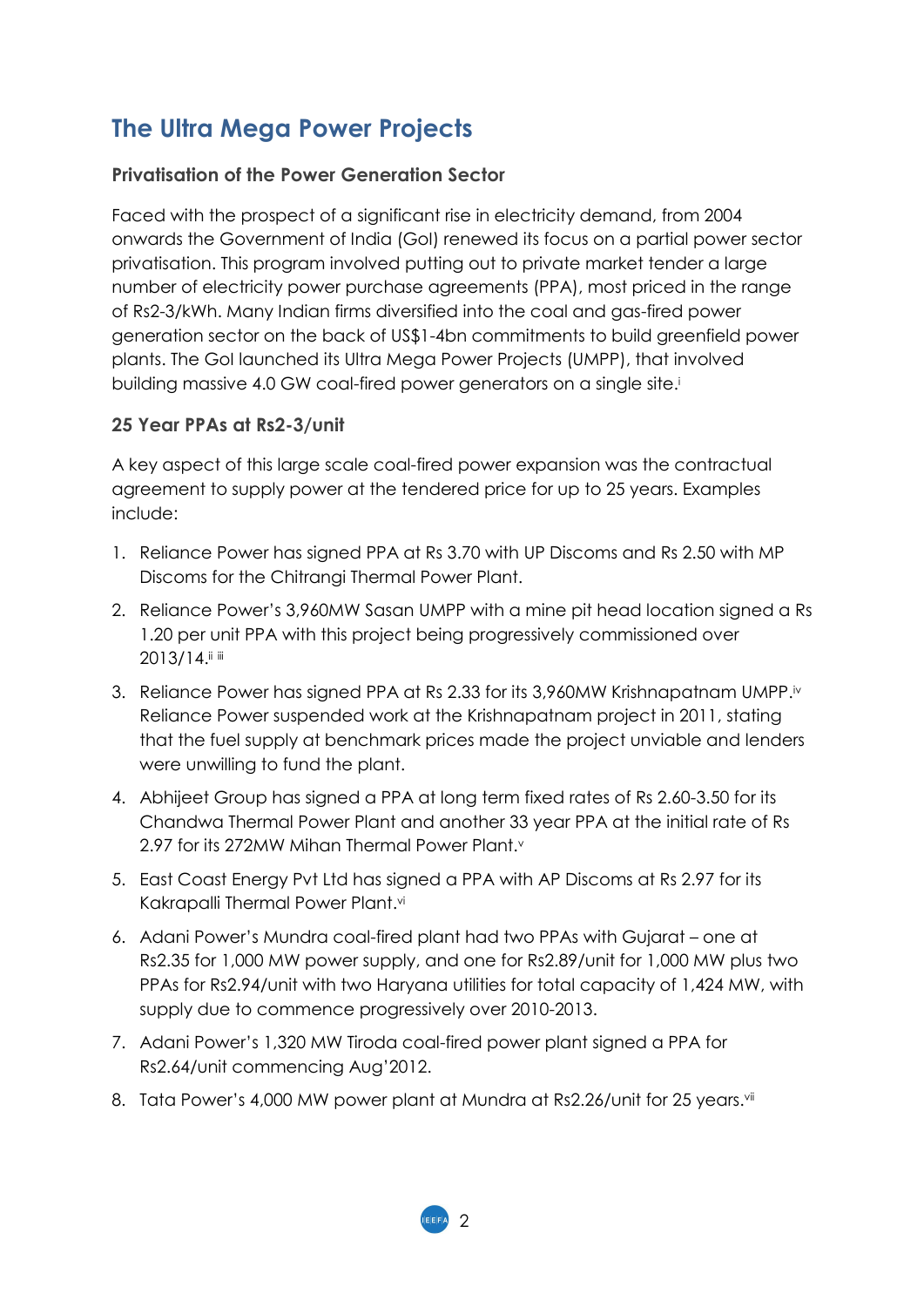#### **Long term PPAs with Little Inflation nor Currency Protection**

The PPA contracts were generally long term in nature (15-25 year terms) and included little scope for price indexation to cover for inflation. At the time, the associated fuel (coal and gas) was expected to be supplied predominantly from domestic Indian sources. However, even where there was an expectation that some imported coal would be required to balance supply sources, the presumption was that cheap coal supplies could be sourced from Indonesia, often via captive partly owned greenfield coal mine developments. With Indonesia implementing coal export taxes, Tata Power looking to sell its Indonesian coal JV<sup>Viii</sup> and Adani Enterprises' consistently unable to deliver on its Indonesian production goals, this strategy is being reconsidered. Signatories to these contracts were not provided tied coal supply agreements nor protection from exchange rate volatility. This last issue was then compounded by UMPP financings often being denominated in US\$.

#### **Loss-making Power Companies**

**.** 

Unable to source sufficient domestic thermal coal, these power companies have been faced with the dilemma of either running their coal-fired power plants at well below optimal utilisation rates, and / or sourcing expensive US\$ denominated imported thermal coal.<sup>1</sup> Either choice has resulted in many of the private listed power companies reporting operating losses over a sustained period of time. For example, Adani Power reported a loss of US\$87m in the Dec'2013 quarter. GVK Power & Infrastructure Ltd (GVK) reported a loss of US\$7m and Tata Power lost US\$12m in the Dec'2013 quarter.<sup>ix</sup>

## **Vertical Integration into Coal Mining – An Expensive Proposition**

In Aug'2010 Adani Enterprises Limited (Adani) spent A\$525m to acquire the rights to develop the Carmichael Coal project.<sup>x</sup> In Sept'2011 GVK spent US\$1.26bn to acquire the rights to develop the Alpha, Alpha West and Kevin's Corner Coal and Infrastructure projects, also in the Galilee Basin, Queensland, Australia.<sup>xi</sup>

Both acquisitions were based on the logic of vertically integrating upstream into coal mining, thereby attempting to reduce fuel and foreign currency cost volatility. However, the traditional concept of vertical integration is building a power station next to a coal mine, ideally connecting the two with a conveyor belt. The Galilee Basin strategies of Adani and GVK require the construction of 400-500km of greenfield railway lines and construction of 50-60Mtpa coal export terminals, plus construction of high voltage power lines over 300km. Operation of the project requires not only construction of Australia's largest coal mine project, but then the transportation of coal by rail from Central Queensland to the coast, then shipping

<sup>1</sup> Beyond shipping cost differentials, energy adjusted thermal coal pricing in the seaborne market means it is immaterial to India if coal imports are sourced from South Africa, Indonesia, Australia or America.

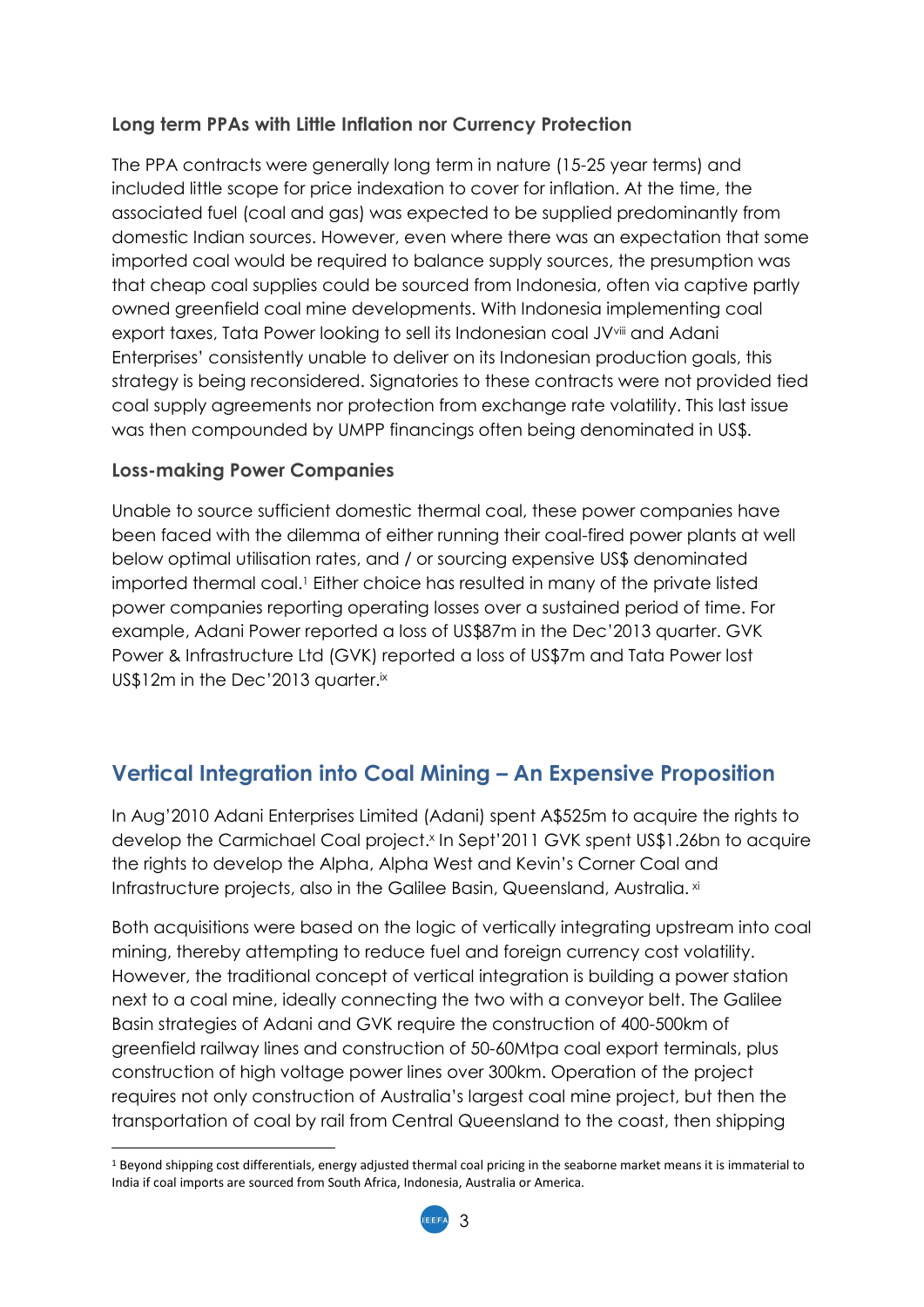across the Indian Ocean. We estimate the transportation costs alone at A\$35-40/t  $(A$15-20/t$  railxii, A\$6/t for port loading, A\$16/t (US\$15/t) shippingxiii).

Both the Alpha and Carmichael Galilee Coal Basin proposals are running 3-4 years behind schedule, with neither financing in place nor construction commenced. Despite attempts to sell down their equity holdings, xiv xvboth proponents claim they remain committed to these twin US\$10bn greenfield thermal coal projects.

We question how building the two biggest Australian thermal coal mine projects in Australian history will actually help solve India's electricity sector quagmire. As IEEFA's earlier analysis detailsxvi, the Alpha, Kevin's Corner and Carmichael thermal coal deposits are extremely isolated. The rail, power, water and port facilities required to enable these mines to operate are non-existent. The cost of building the required infrastructure means the combined capital and operating costs of the coal mines will be un-commercial. The coal is lower than Australian benchmark quality in terms of calorific value, relatively high in ash and the strip ratio for tonnes of overburden removal per tonne of coal produced is 17:1. In all a very expensive proposition.

We estimate these Galilee projects would require a delivered to India coal price of US\$89-92/t (US\$74-77/t FOB and US\$16/t shipping/importation costs) in 2014 terms – with coal cost inflation of 1.5% pa, this rises to US\$94-98/t by full production by 2018. This includes a minimum US\$7-10/t interest and profit contribution to provide a return on the A\$4-5bn capital cost of each of the GVK Coal and Carmichael mines.

The calorific value (thermal energy content) of the GVK coal is estimated at 5,600kcal, whilst the Carmichael coal is estimated at 5,260kcal (both stated on a Net As Received (NAR) basis). The Australian benchmark price for thermal coal (Newcastle, NAR, 6,000kcal) is currently US\$75/t – a four year low. Given the 10-15% lower energy content of the Galilee coal, it is materially cheaper and lower risk to source imported coal into India from the open market than to vertically integrate into these Galilee Basin proposals. However, this would still result in massive inflationary electricity pressures and / or wider Discom losses.

## **Modeling the Required Wholesale Price of Electricity using Imported Galilee Coal**

Market Forces of Australiaxvii commissioned **Equitorials**, an Indian energy focused financial analysis firm in Mumbai to evaluate the question of what wholesale electricity price would be required to justify the construction of a greenfield electricity plant on the coast in India that was to be fueled by thermal coal sourced from the Galilee Basin in Australia. The modeling assumes a UMPP, given this conservatively offers the lowest cost coal-fired power generation tariff. A smaller scale project would involve higher average costs.

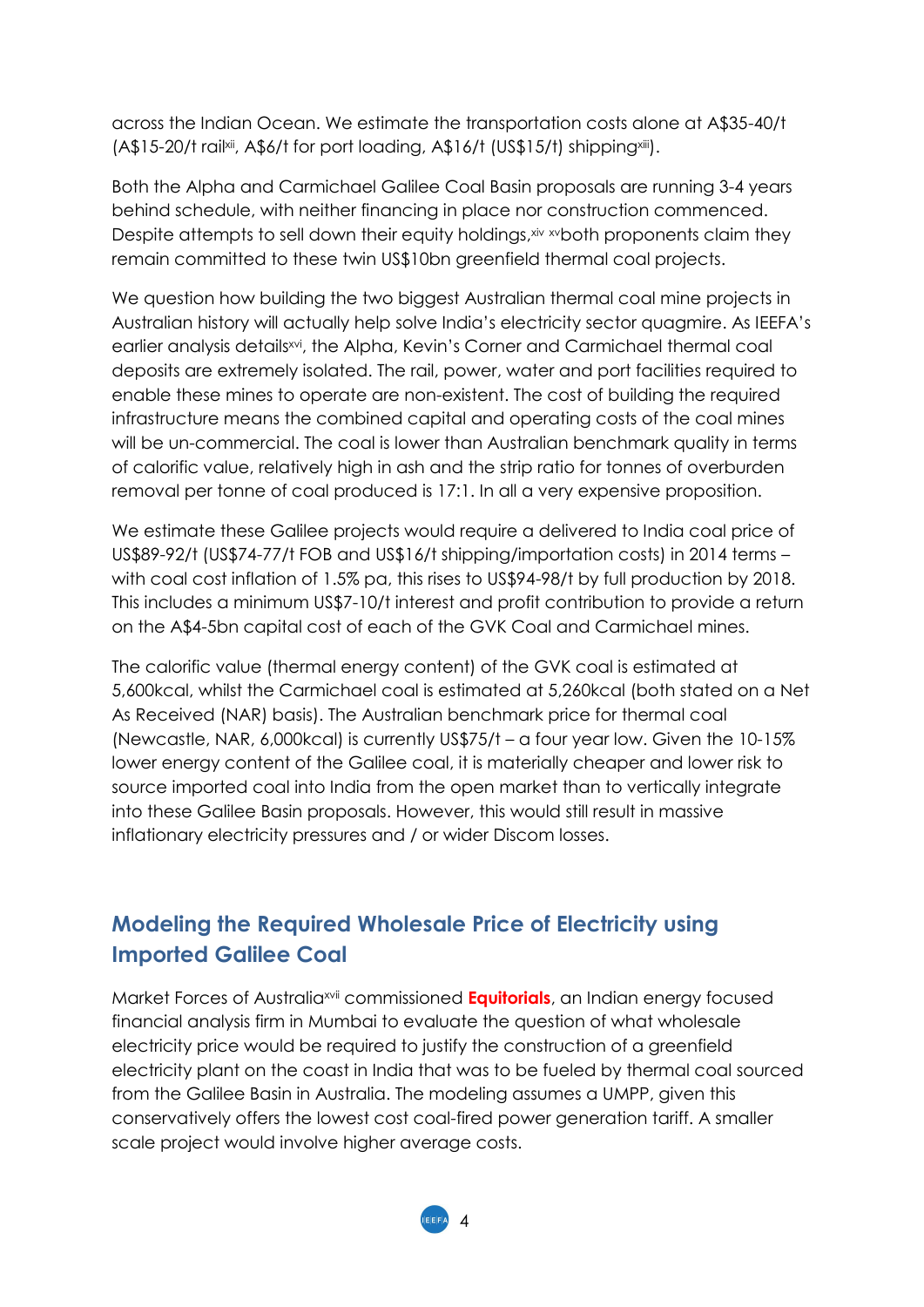Figure 1 details the key assumptions for the coal fired power plant i.e. 4,000 MW at a cost of Rs242bn<sup>xviii</sup> (US\$4.0bn or US\$1m/MW of capacity), with a commissioning over 2017, such that 2018 is the first full year of production, plant life of 40 years and an assumed Plant Load Factor (PLF, average availability

#### **Figure 1: UMPP - Key Power Plant Assumptions**

| Power Plant Life (Years)   | 40    |
|----------------------------|-------|
| Power Plant Capacity (MW)  | 4,000 |
| Plant Load Factor (PLF, %) | 75%   |
| Project Cost (Rs Bn)       | 242   |
| Cost per MW (Rs Mn)        | 60.5  |
| Cost per MW (US\$ Mn)      | 1.0   |
| <b>Commissioning Date</b>  | 2017  |
| Auxiliary consumption      | 8.0%  |

rate) of 75%.<sup>xix</sup> This assumes the standard level of pollution controls required in India, rather than the best in class standards that are starting to be enforced in the US, China and Europe. An assumed 8% of power generated is consumed onsite in the process (i.e. an 8% auxiliary consumption rate<sup>xx</sup>).

#### **Figure 2: Key Power Plant Financing Assumptions**

| <b>Equity Funding</b>                   | 25.0% |
|-----------------------------------------|-------|
| Debt Funding                            | 75.0% |
| Indian Corporate Tax Rate               | 33.0% |
| <b>Equity Guaranteed Rate of Return</b> | 15.5% |
| Interest Cost (%)                       | 12.0% |
| Depreciation rate (%)                   | 5.3%  |

Figure 2 details the key assumptions on financing of this project in India, namely that 75% project finance will be available at a cost of 12% pa for 10 years duration.<sup>xxi</sup> This presumes a very low 25% equity finance share<sup>xxii</sup>, that the regulated return available on equity is 15.5% pa<sup>xxiii</sup>, after tax is charged at 33%. Depreciation is presumed to be taken straight line at 5.3% pa, an allowable life assumption of 19 years relative to the likely effective operating life of 40 years.xxiv

Figure 3 details the key coal import cost assumptions assuming coal is supplied from Adani's Carmichael Coal mine in the Galilee Basin, Queensland. The heat rate of the coal-fired power plant is assumed to be 2.375Kcal/kWh, xxv while the coal from Carmichael has a calorific value of 5,260Kcal NAR. A freeon-board (FOB) Abbot Point Coal Terminal (APCT) 2014 price of US\$77/t (fully costed, at

#### **Figure 3: Key Coal Import Cost Assumptions – Carmichael Coal**

| Heat Rate (Kcal/Kwh)                    | 2,375       |
|-----------------------------------------|-------------|
| Calorific Value Imported Coal (Kcal/kg) | 5,260       |
| FoB coal cost Australia (US\$/t) - 2014 | 77          |
| Australia port to India port (US\$/t)   | 15          |
| Indian Landed Coal Cost (US\$/t) - 2014 | 92          |
| Initial Exchange Rate (A\$/US\$) - 2014 | \$0.93      |
| Initial Exchange Rate (Rs/US\$) - 2014  | <b>Rs60</b> |
| Fuel Cost Escalation (US\$, % pa)       | 1.5%        |
| Exchange rate Devaluation (Rs/USD, pa)  | 4.0%        |

5,260kcal/kg) rises to US\$92/t when shipping costs of US\$15/t are included. The

5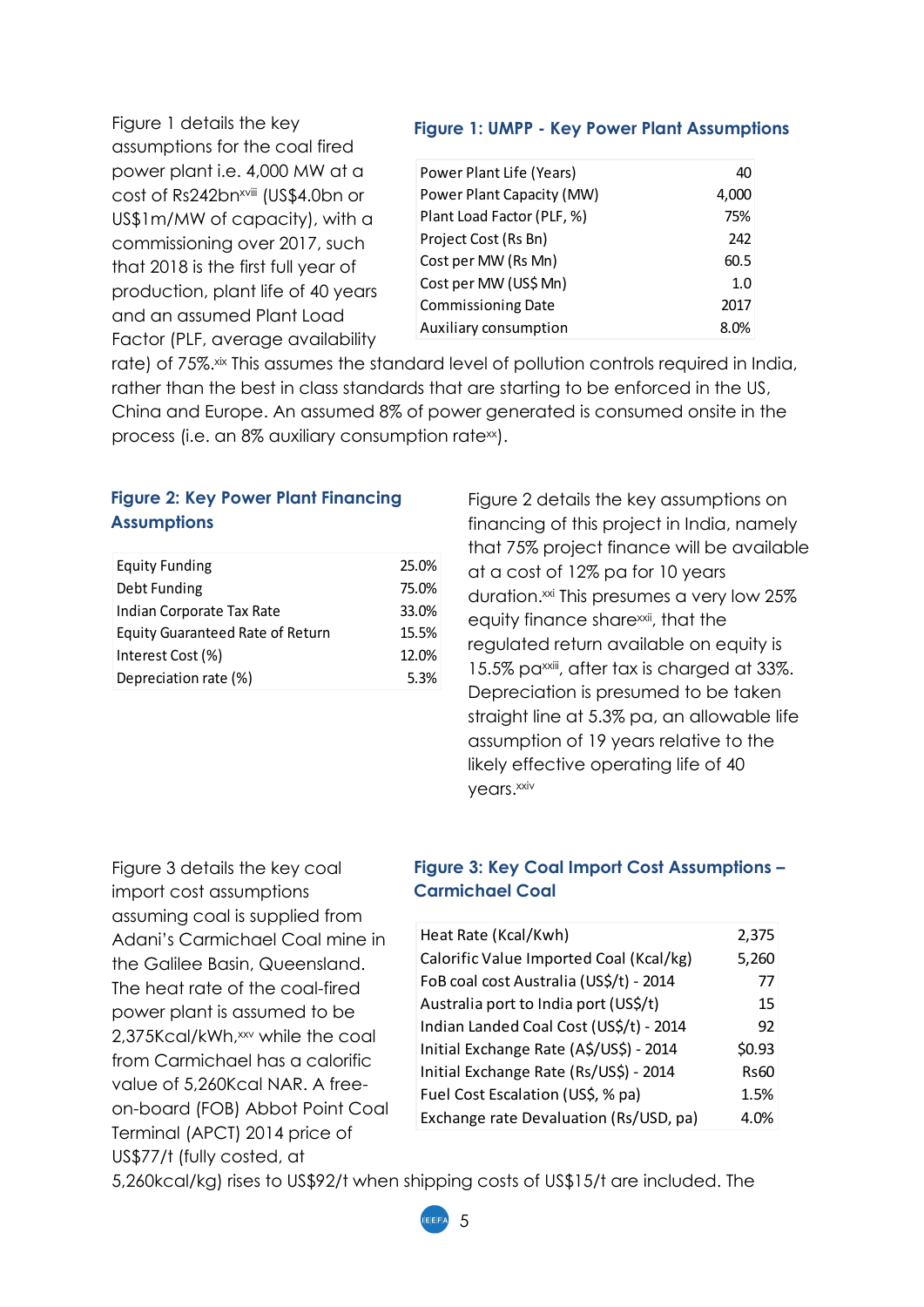modeling assumes a 1.5% pa nominal US\$ thermal coal price escalation (i.e. a marginal real thermal coal price decline over time). With inflation, US\$77/t FOB and US\$15/t shipping in 2014 rises to US\$82/t and US\$16/t respectively by 2018. The modeling takes the current exchange rate of 60 Rupee per US\$, A\$/US\$0.93 and assumes a 4% pa depreciation. This presumes some narrowing of the current inflation implied risk differential of 10 year government bond rates of 2.9% for the U.S. vs 8.9% for India.

#### **Figure 4: Key Coal Import Cost Assumptions – GVK Coal**

| Heat Rate (Kcal/Kwh)                    | 2,375       |
|-----------------------------------------|-------------|
| Calorific Value Imported Coal (Kcal/kg) | 5,597       |
| FoB coal cost Australia (US\$/t) - 2014 | 74          |
| Australia port to India port (US\$/t)   | 15          |
| Indian Landed Coal Cost (US\$/t) - 2014 | 89          |
| Initial Exchange Rate (A\$/US\$) - 2014 | \$0.93      |
| Initial Exchange Rate (Rs/US\$) - 2014  | <b>Rs60</b> |
| Fuel Cost Escalation (US\$, % pa)       | 1.5%        |
| Exchange rate Devaluation (Rs/USD, pa)  | 4.0%        |

Figure 4 details the coal importation costs from GVK's proposed Kevin's Corner Coal project. While this project is an extra 100km from the port (500km vs Carmichael at 400km), the additional rail costs are offset by the plan to exploit the shallower coal deposit seams. GVK coal is reported to have a 5% higher energy content relative to Adani's Carmichael coal, whilst its ash content of 8-10% is materially lower

than Carmichael coal which is estimated at 25% ash. A free-on-board (FOB) Abbot Point Coal Terminal (APCT) price of US\$74/t (fully costed in 2014 dollars, at 5,597kcal/kg) rises to US\$89/t when shipping costs of US\$15/t are included.

# **Required Wholesale Price of Electricity in 2018: Rs5.41-5.73/kWh**

Using the US\$77/t fully costed thermal coal price from Carmichael (FOB APCT, Queensland, 2014 terms) gives a landed price in India of US\$92/t, which equates to Rs6,929/t (based on a modelled Rs70/US\$ by 2018). This requires a wholesale Indian electricity tariff of Rs5.73/kWh in its first full year post commissioning (2018) – refer Figure 5. Using the 5% higher energy and lower ash content GVK coal, a first full year wholesale tariff of Rs5.41/kWh would be required.

#### **This puts the cost of imported coal-fired power generation 40-90% above the current Indian wholesale price of electricity of Rs3.00-4.00/kWh and two-to-three times the PPAs written over 2006-2009 on proposed coal-fired power plants.**

There is scope for the blending of cheap domestic coal with this imported coal to lower the average fuel input cost. However, India is committed to expanding domestic coal production as fast as it can, and despite this, coal imports have risen from 10% to 20% of total usage over the last four years. This in part reflects Coal India's inability to deliver on its stated production growth targets. As such, we have priced the cost of that portion of coal-fired power generation that will be based on

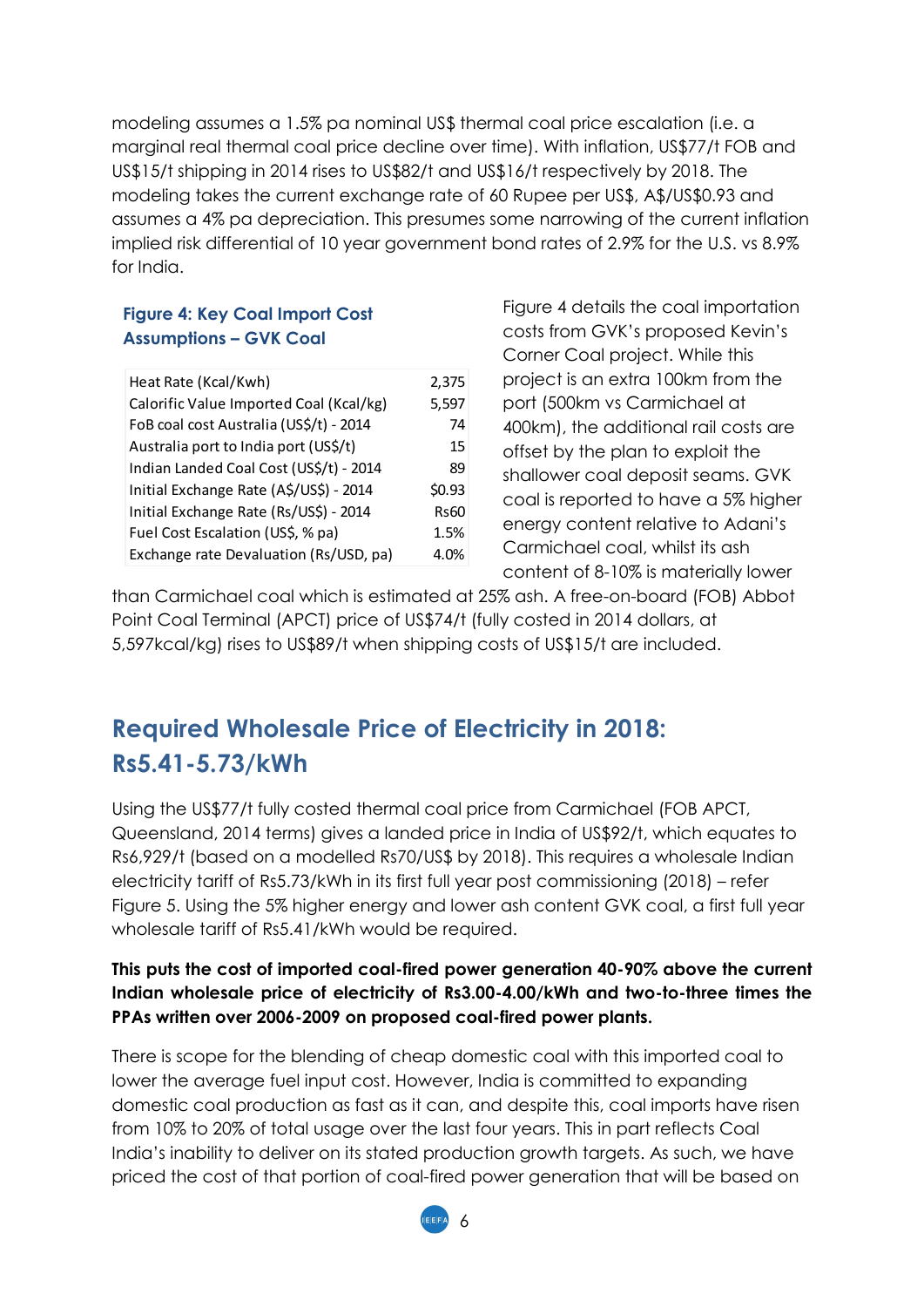imported fuel, given this represents the marginal source of additional fossil fuel production, given it is this higher cost product that more domestic wind, solar, hydro or biomass capacity is well positioned to replace.

Across India, the wholesale cost of generating wind power in India is around Rs4.60/kWh – refer Figure 6, again materially below the cost of imported-coal fired power generation.

The Phase II Batch 1 solar auction of Feb'2014 was completed with a maximum feed-in-tariff on offer of Rs5.50/kWh, admittedly after a government investment subsidy of up to 30% of the initial installation cost.<sup>xxvi</sup> By 2020 at the latest this solar subsidy will have served its purpose and will no longer be needed. The cost of solar electricity generation in India has fallen 65% over the last three years alone. The latest auction alone should see 750MW of new utility scale solar installed by 2015.

| <b>FY2018</b>                                       | <b>FY2020</b> | <b>FY2025</b> | <b>FY2030</b> |  |  |  |  |
|-----------------------------------------------------|---------------|---------------|---------------|--|--|--|--|
|                                                     |               |               |               |  |  |  |  |
| 5.73                                                | 5.99          | 6.85          | 8.31          |  |  |  |  |
| 5.41                                                | 5.62          | 6.37          | 7.68          |  |  |  |  |
| 4.60                                                | 4.60          | 4.60          | 4.60          |  |  |  |  |
| 5.50                                                | 5.50          | 5.50          | 5.50          |  |  |  |  |
| 4.00                                                | 4.00          | 4.00          | 4.00          |  |  |  |  |
|                                                     |               |               |               |  |  |  |  |
| 6.0%                                                | 2.3%          | 3.1%          | 4.9%          |  |  |  |  |
| 6.0%                                                | 2.0%          | 2.9%          | 4.8%          |  |  |  |  |
| 10.0%                                               |               |               |               |  |  |  |  |
| <b>Relative cost of Renewables vs Imported Coal</b> |               |               |               |  |  |  |  |
| 80%                                                 | 77%           | 67%           | 55%           |  |  |  |  |
| 96%                                                 | 92%           | 80%           | 66%           |  |  |  |  |
| 70%                                                 | 67%           | 58%           | 48%           |  |  |  |  |
|                                                     |               |               |               |  |  |  |  |

#### **Figure 5: Wholesale Electricity Costs – Imported Coal vs Wind vs Solar**

*\* Assumes continuation of the upfront 30% investment credit from Solar Energy Corp India.*

With continued economies of scale, technology gains and learning by doing, we would conservatively estimate that the installed cost of solar (and hence cost of solar electricity generation) will decline by another 10% annually over the next three years. This is consistent with the five year strategic roadmap outlined and updated by First Solar in Mar'2014.<sup>xxvii</sup> This would see a further 28% reduction in the cost of generating electricity from solar, such that for solar farms commissioned in 2018 it is fair to expect a cost of electricity of around Rs4.00/kWh, 30% below the required cost of imported-coal fired power generation.

We note that this solar tariff assumes a continuation of the 30% capital grant by the GoI, but note that coal is likewise subsidised through the non-pricing of externalities (relocation of traditional owners, huge water demands, air pollution, and the associated health costs), plus the provision of subsidised land, water and diesel (used for both coal extraction and transportation).

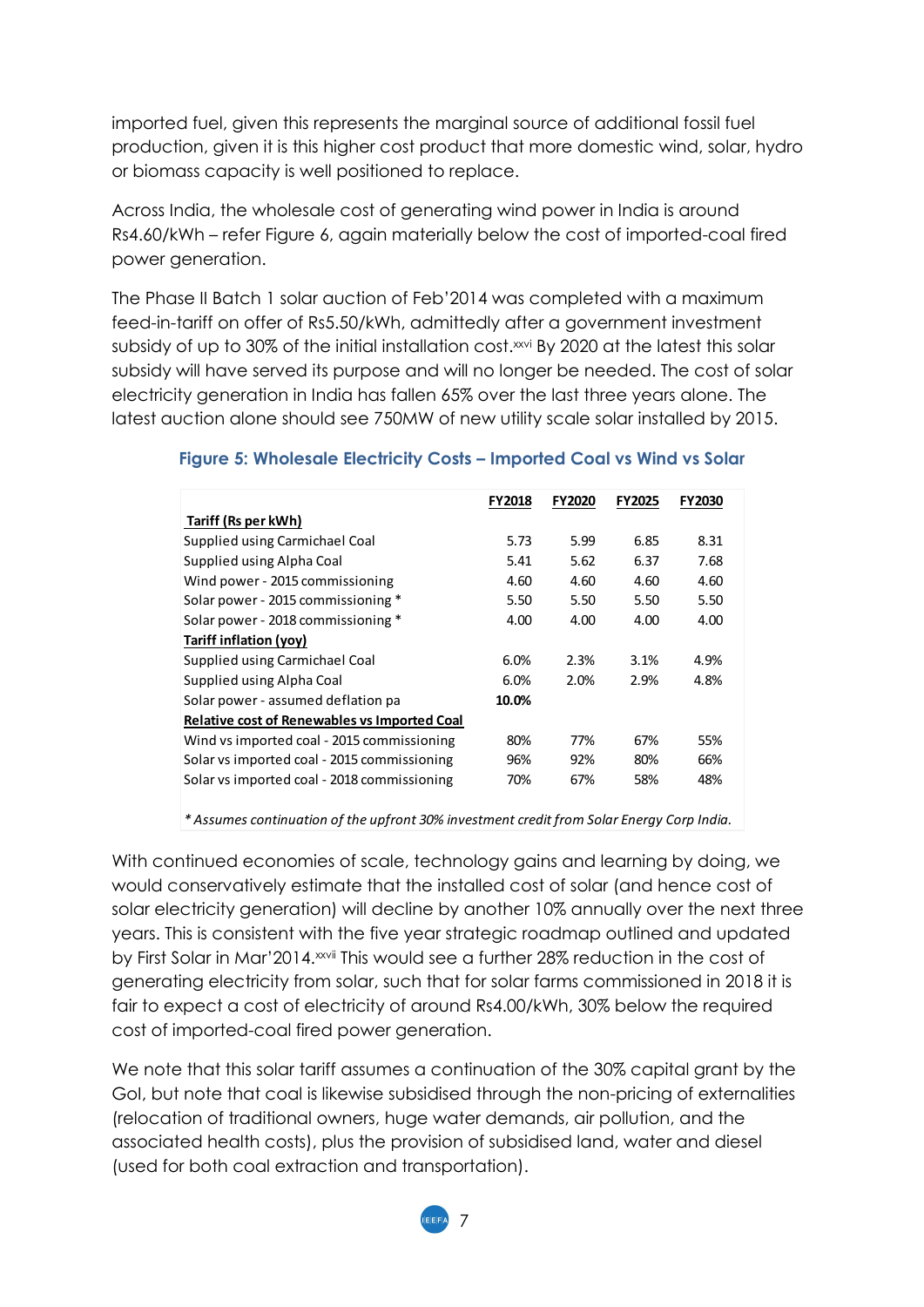# **Electricity Cost Escalation – 4% pa for imported coal, Zero for Wind and Solar**

A key difference between coal fired power generation and that from renewable energy is the issue of inflation. **Equitorials**' financial modeling shows that with an estimate 1.5% pa increase in the nominal cost of US\$ thermal coal prices, 2% increase in annual shipping costs and with a 4% pa annual depreciation of the Rupee vs the US\$, the 10 year average price escalation requirement of imported coal equates to 4.0% pa in Rupee terms.

The standard terms of Indian solar and wind PPAs is a fixed price contract with zero inflation escalation over the 25-year life.

To illustrate the impact of inflation of electricity costs over time, we contrast the expected cost of Carmichael sourced coal-fired power generation of Rs5.73p in 2018, rising to Rs5.99 by 2020, Rs 6.85 by 2025 and Rs 8.31/kWh by 2030. By contrast, wind commissioned in 2015 would be flat throughout at Rs4.60/kWh, meaning electricity costs would be 20%, 23%, 33% and 45% cheaper than the Carmichael sourced coal-fired power generation in 2018, 2020, 2025 and 2030 respectively.

For solar commissioned in 2018 would be flat at Rs4.00/kWh, electricity costs would be 30%, 33%, 42% and 52% cheaper than that produced from imported coal in 2018, 2020, 2025 and 2030 respectively. This illustrates the massively underestimated deflationary impact of renewable energy.

The Reserve Bank of India (RBI) has announced it is actively targeting CPI of 8% by end-2014, and 6% by end 2015 and 4% in the third year as a key priority.<sup>xxviii</sup> Building thermal power generation capacity that is more expensive that the current retail price of electricity and that



#### **Figure 6: Wind Feed-in-Tariffs in India are below coal tariffs**

locks in a 4.0% pa inflation-linked increase for the next decade is only going to make the RBI target harder to deliver, while the increased cost of imported fossil fuels will likewise increase pressure on the current account deficit and hence the exchange rate.

*Source: HSBC Apr'2013*1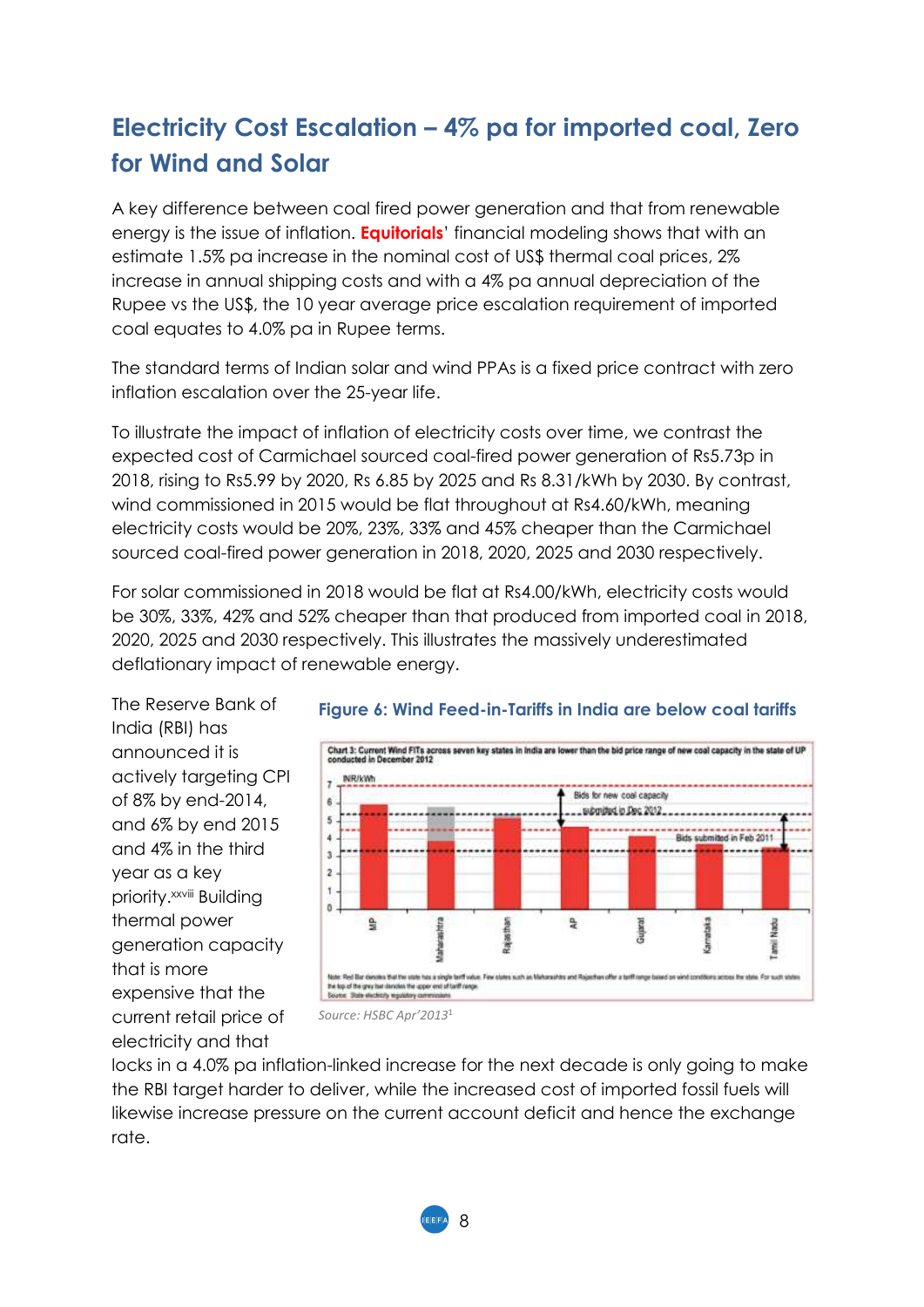## **India's Weakening Economic Position**

The current economic profile of India is challenging. The Government of India (GoI) is running a major fiscal deficit. Consumer inflation is running at 8-10% year-on-year (yoy), resulting in central bank borrowing costs of 8%, which means there is negative real interest rates and so financial saving rates are low and falling. The banking

system has been caught funding infrastructure and energy projects geared for an economy expected to sustain GDP growth of 8- 10% pa, but with growth having slowed to half this rate, non-performing loan rates are now approaching 10%. India's Feb'2014 industrial production growth of +0.1% yoy highlights the stress of the industrial sector in India overall – Figure 7.



**Figure 7: India's Industrial Production growth has stalled**

*Source: Capital Economics, Thomson Datastream.*

A major component of this economic pressure relates to the deteriorating external sector profile. Over the decade to 2006, India's current account was close to balance. However, associated with the acceleration of economic growth was the rising current account deficit – Figure 8. This culminated in a devaluation of the Indian Rupee by some 30% from its mid-2011 peak vs the US\$.



9

#### **Figure 8: India's Current Account Deficit (US\$bn, % of GDP)**

*Source: RBI, Citi Research1*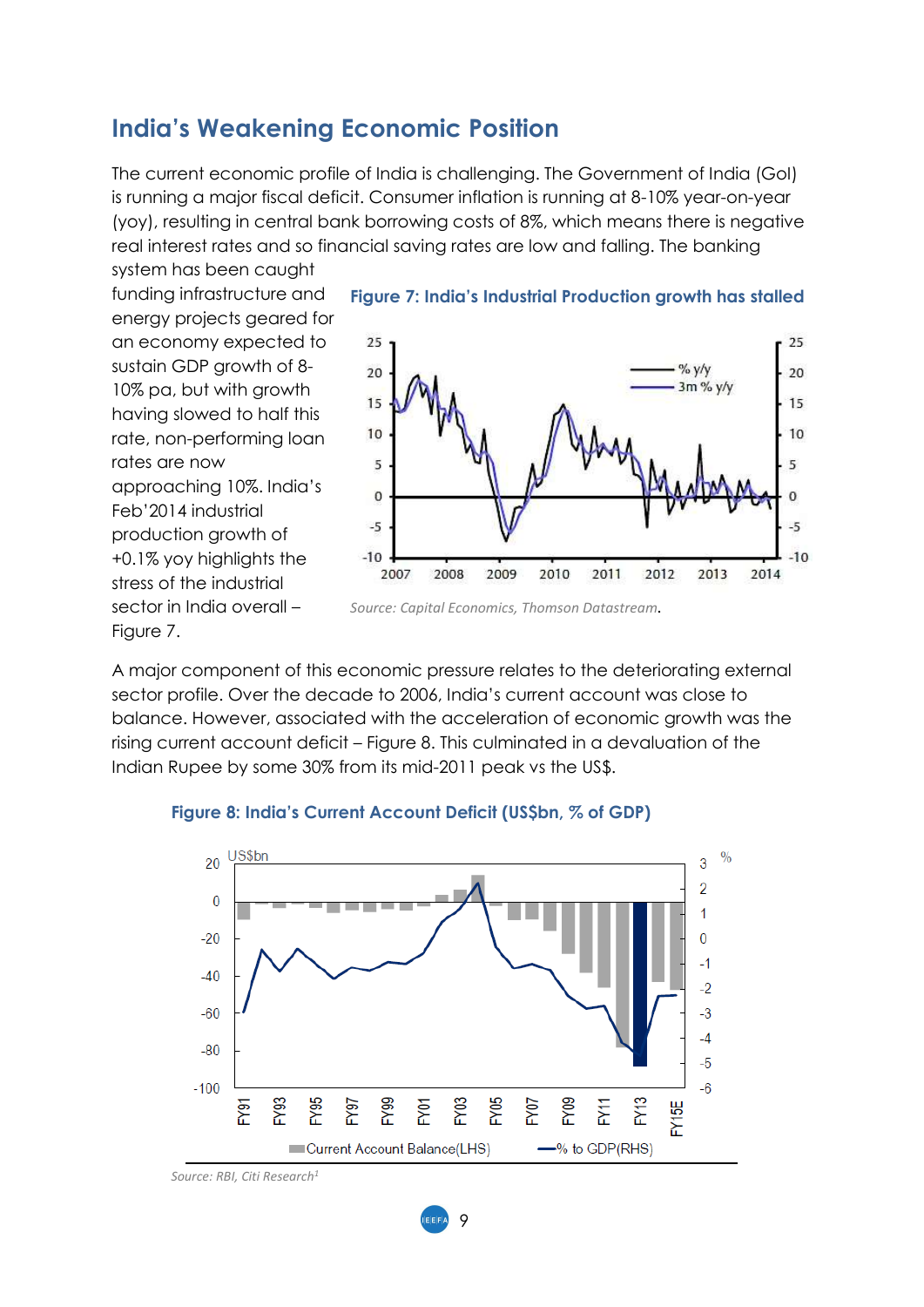# **India's Unhealthy Reliance on Imported Fossil Fuels**

#### **Rising imports of oil, gas and increasingly coal**

A key strain on the current account deficit for India has been the reliance on imported fossil fuels. Historically, India has imported 80% of its oil needs. With strong economic growth, crude oil imports reached US\$144bn 2012/13. In a bid to diversify its electricity system over the last decade, India has built over 20GW of gas-fired electricity capacity. However, with a rapid decline in domestic gas production since 2011, half of this newly installed generating capacity stands idle, and the domestic shortfall has seen gas imports rising to 40% of total consumption.

#### **Slower than expected growth in domestic coal production**

Over the last four years, India's domestic coal production has been growing at 3.2% pa (exceeding 500Mtpa in 2013/14); insufficient to keep up with total coal consumption growth of 6-7% pa.

Domestic Indian coal production growth has been below planxix because of a number of pressure pointsxxx:

- 1. Resistance to new coal mines due to the environmental implications on traditional owners, forests, pollution and the risk to water catchments;
- 2. Poor regulatory planning structures, with different Government Ministries working at cross-purposes;
- 3. Legal challenges to coal block allocations, plus associated claims of corruption in the allocation process;
- 4. The exhaustion of the higher quality, shallower coal resource deposits; and
- 5. Poor railway infrastructure, limiting capacity to move coal from mines to power stations.

The recent failure of Coal India (CIL) to complete the next phase of its privatization effort suggests that its investment rationale has deteriorated since its successful 2010 IPO. CIL was unable to raise a planned US\$3bn in new a stock offering. Instead the company paid out US\$3bn in a special dividend to its shareholders. The fiscally troubled Government of India is the majority owner and received short term relief from the distribution.<sup>xxi</sup> Since the dividend was announced the stock price of Coal India has continued to perform poorly<sup>xxxii</sup> and the company has once again announced it will fail to meet its production targets.<sup>xxxiii</sup>

#### **Growing pressures from imported thermal coal**

As such, in just four years India has seen imports of thermal coal double from 54Mt or 10% of India's total consumption in 2009/10 to over 20% share in 2013/14, resulting in a US\$12bn annual import bill. On the Coal Ministry's current forecast, coal imports could double again to approach US\$24bn by 2016/17 (say US\$80-100/t @ 200- 240mtpa).

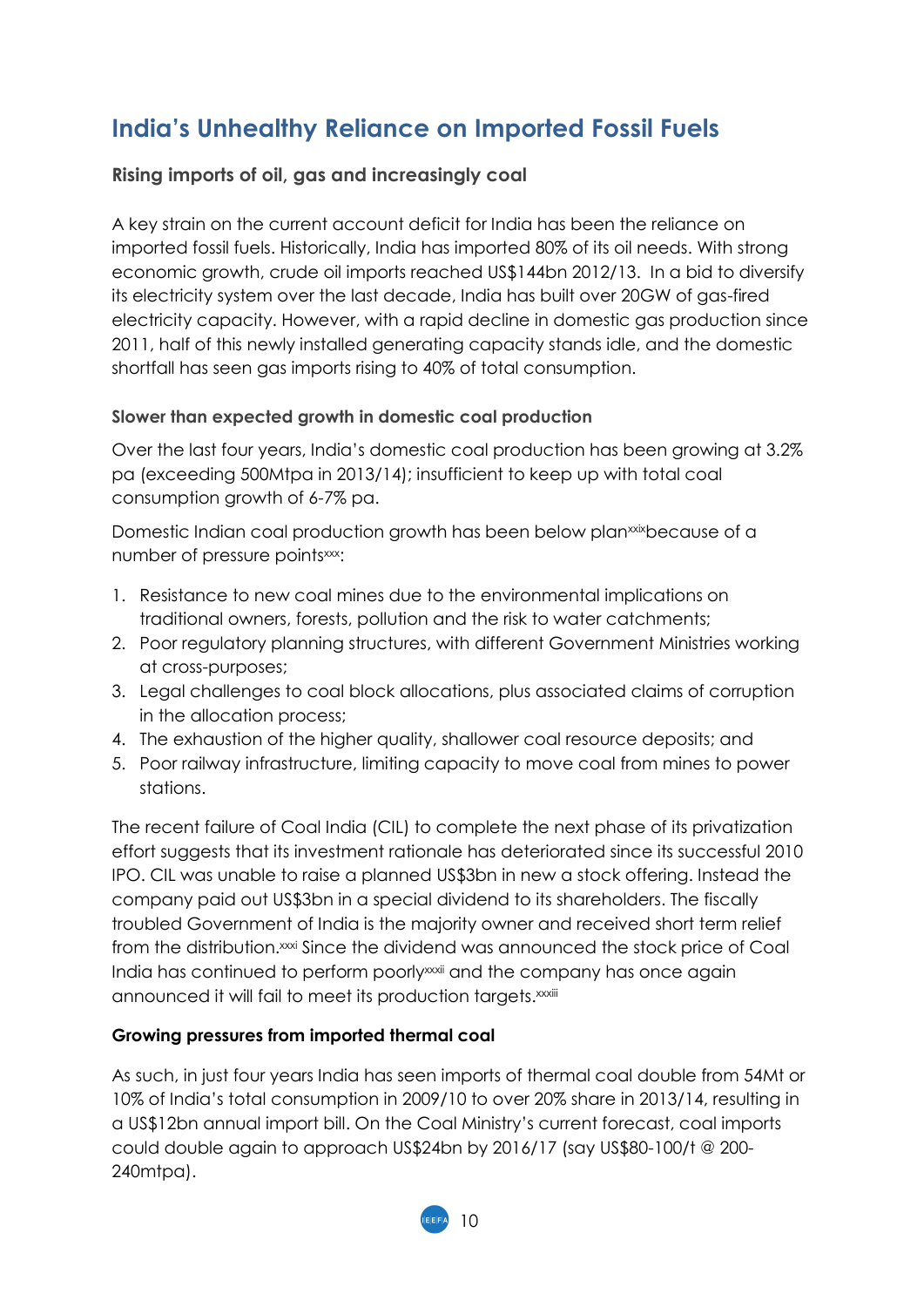## **India's Retail Electricity Price, Low and Subsidised**

**Government subsidies for Electricity**

India has one of the world's lowest retail electricity prices as well – refer Figure 9. At US8c/kWh in 2011, this is 50% lower than electricity prices in Europe.



**Figure 9: Average National Electricity Prices Globally (2011, USc/kWh)**

Within the Indian electricity market, the agriculture and domestic residential prices for electricity are half the rate charged to industrial and commercial users in India –

**Figure 10: India's Commercial and Industrial Sectors Cross-Subsidise Agriculture and Domestic Electricity Supply (2013/14 estimate)**



Source: CEA, CERC, Goldman Sachs Global Investment Research

Figure 10. Agriculture and domestic consumption combined accounts for one third of all Indian electricity usage. In order to stem distribution company losses, the State governments have been significantly reducing the electricity price subsidy to the agricultural and domestic sectors over the last few years. This is increasing the financial stress on those least able to afford it.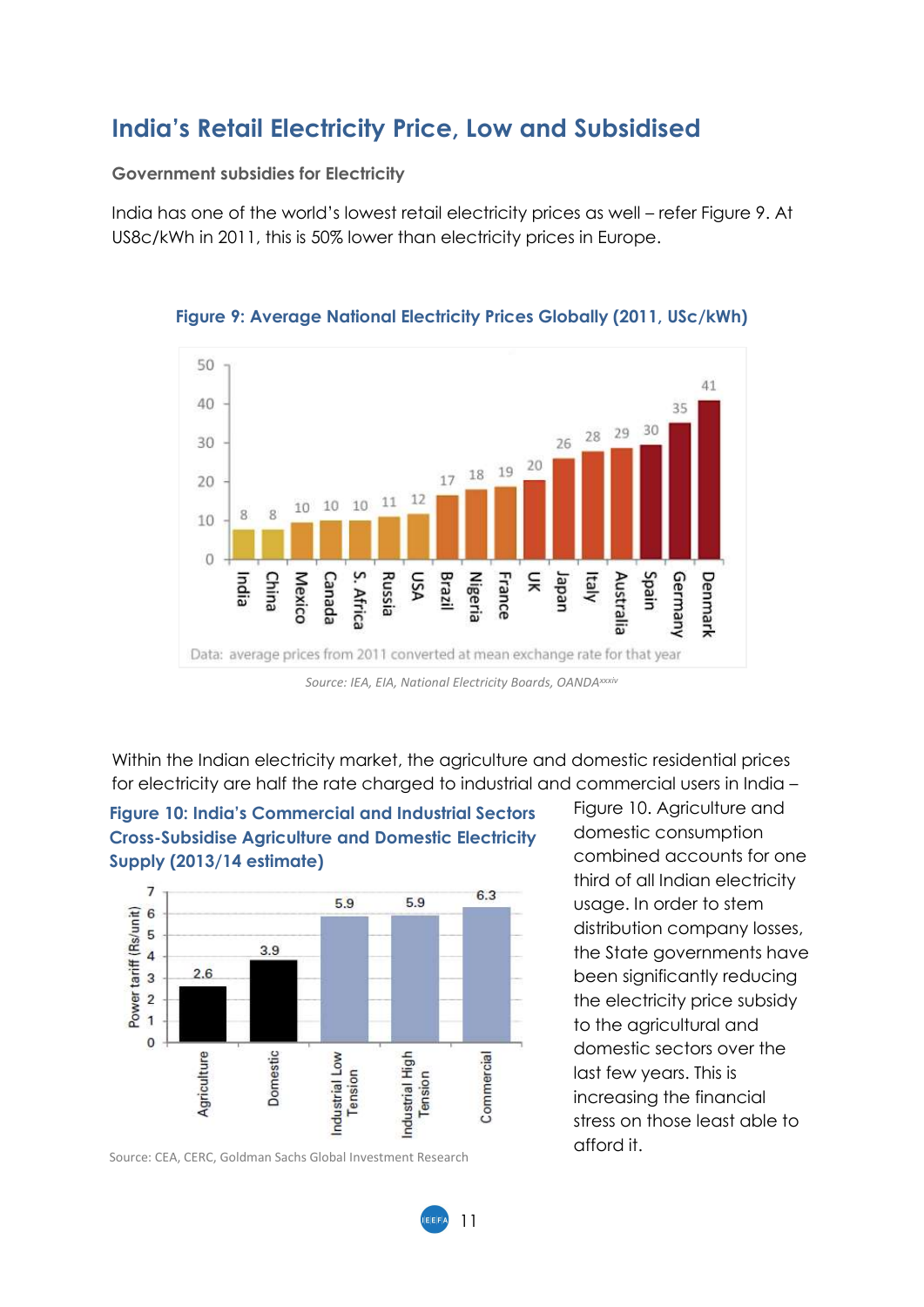## **Grid Transmission and Discom Losses**

A key difficulty in examining the Indian Electricity Sector is the inconsistency of data, and the significant inter-regional variances across the Indian States. The Ministry of Power published a Feb'2014 overview of the Power Sector<sup>xxxv</sup> that detailed the average cost of power supply was Rs3.78/kWh in 2010/11, and that the average price realised on sale was only Rs3.01/kWh, a 20% discount to the purchase cost. If the cost of supply estimate of Rs3.78/kWh is net of grid transmission losses of 23.2%, then the gross power purchase price in 2010/11 averaged Rs2.90/kWh across India across all generation types.

| (Rs/kWh)<br>Year                | 2003/4 | 2004/5 | 2005/6 | 2006/7 | 2007/8 | 2008/9 | 2009/10 | 2010/11 |
|---------------------------------|--------|--------|--------|--------|--------|--------|---------|---------|
| Cost of supply                  | 2.39   | 2.54   | 2.60   | 2.76   | 2.93   | 3.40   | 3.55    | 3.78    |
| Average price realisation - All | 2.03   | 2.09   | 2.21   | 2.27   | 2.39   | 2.63   | 2.68    | 3.01    |
| Average price realisation - Ag  | n.a.   | 0.76   | 0.76   | 0.74   | 0.77   | 0.87   | 0.89    | 1.15    |
| Average sale price/cost         | 85%    | 82%    | 85%    | 82%    | 82%    | 77%    | 75%     | 80%     |

#### **Figure 11: India's Average Cost of Supply and Average Price Realisation**

*Source: CEA Feb'2014*xxxvi

Figure 11 also details the widening trend of losses across India, with the average sale price to cost ratio of 85% in 2003/04 deteriorating to 80% in 2010/11. This is despite a decade of attempted GoI electricity sector reform focused specifically on the massive accumulated losses in the Indian state Discoms.

System figures for 2011/12 and 2012/13 are not available as yet, but the tariff concessions in several major states announced in 2014 pre-election have reversed a significant portion of the power price increases implemented in the prior 18 months (Figure 12), suggesting the situation has not materially improved.





*Source: Planning Commission Annual Report 2011/12, GoIxxxvii*

12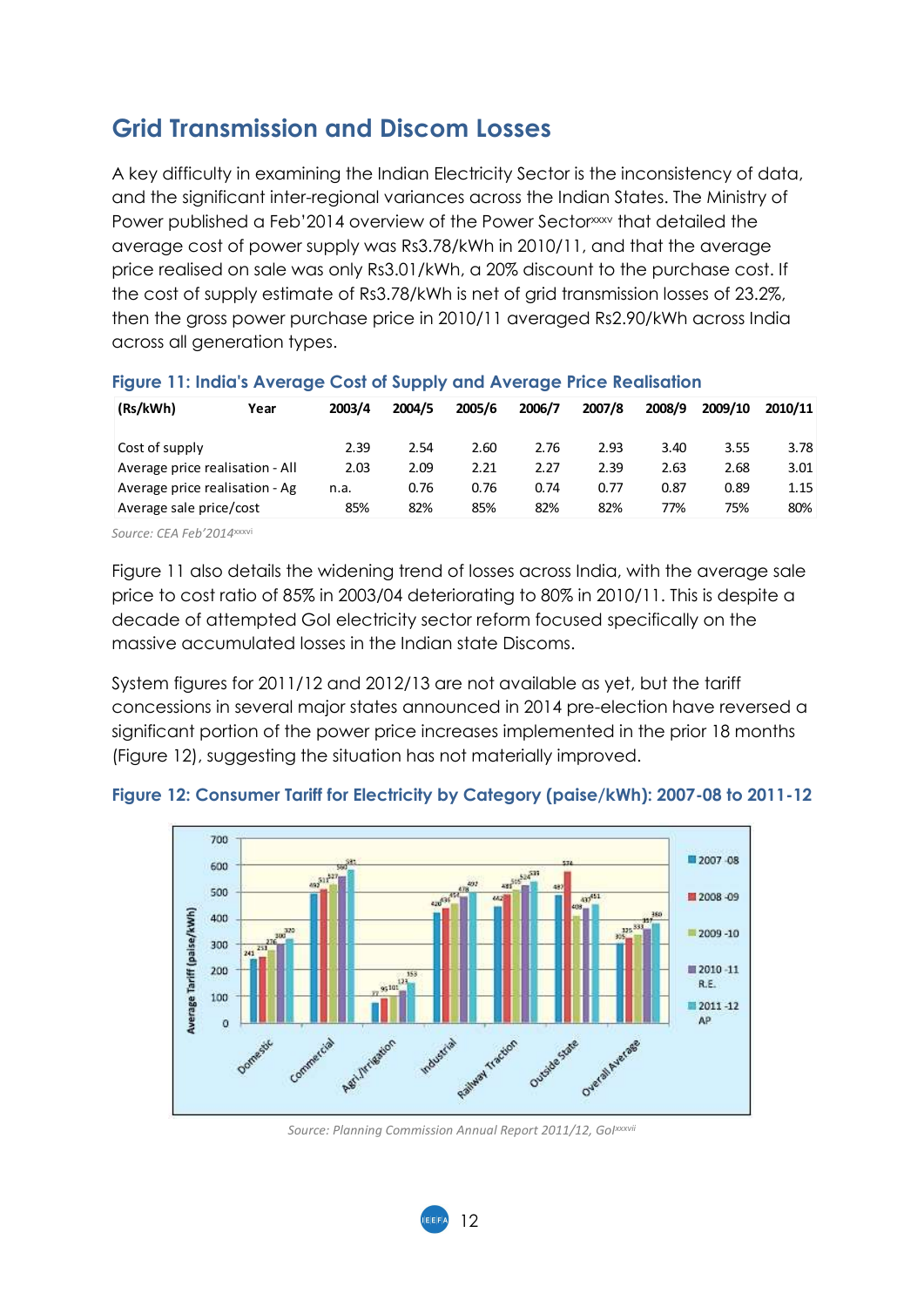The key point is that retail electricity prices in India are considerably lower than the level required for the profitable generation of imported coal-fired power, particularly when that coal is sourced from isolated deposits with none of the required infrastructure in the middle of Queensland. The inflationary consequences, both immediately and locked in over the life of the 15-25-year PPA are prohibitive. Consideration of the deflationary impacts of renewable energy, plus a greater focus on energy efficiency and reduced grid transmission losses, provide an increasingly economically rational alternative.

Given the relatively low penetration of renewables in India to-date, intermittency of electricity supply is not a material constraint. Increased solar in particular is likely to improve the supply demand balance given the co-incidence of solar and peak demand, particularly as it pertains to industry and agriculture. With the rapid cost reductions evident in storage, any perceived barrier of intermittency as a cap to renewable energy penetration is likely to be removed within the next three years.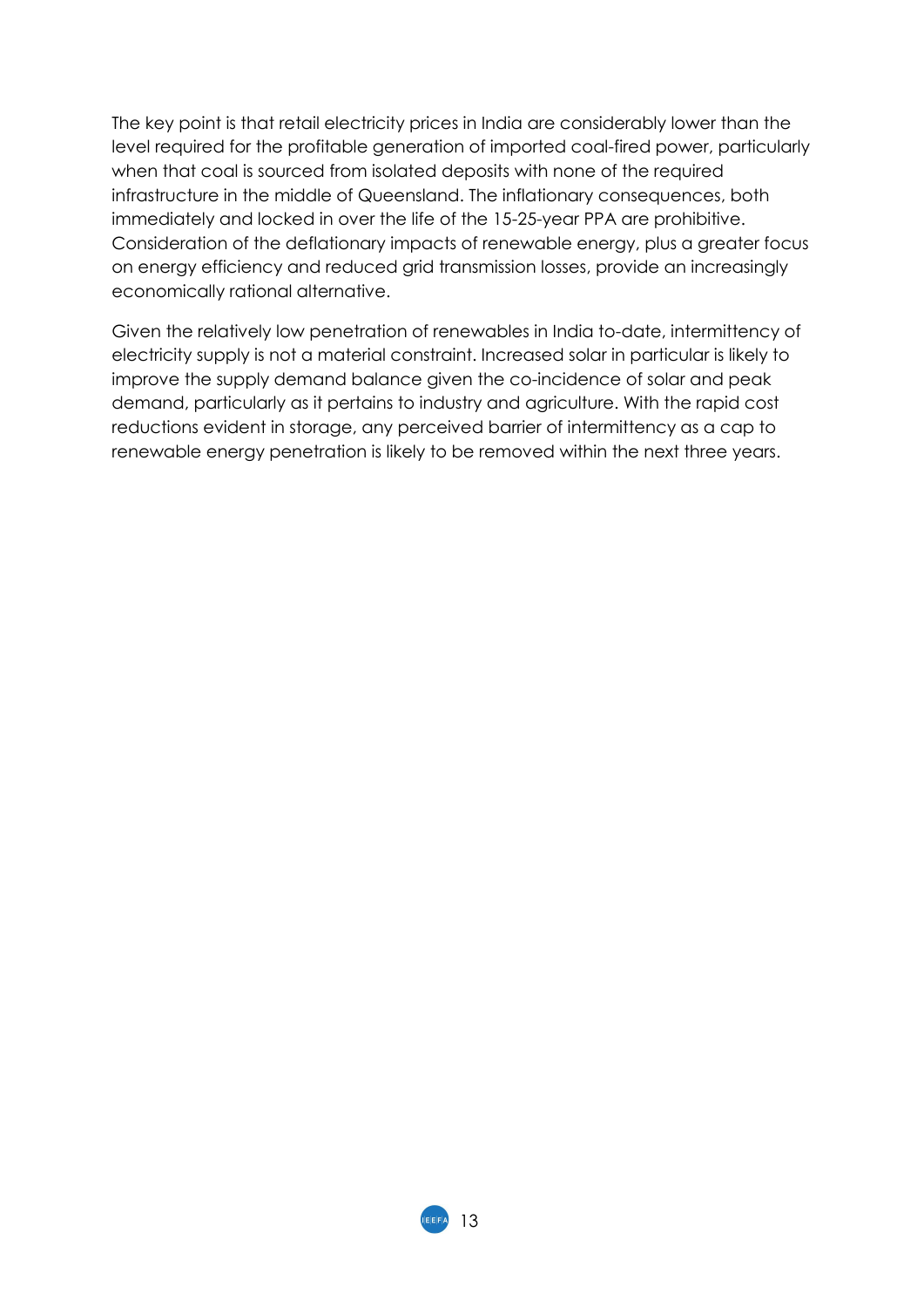## **Important Information**

This report is for information and educational purposes only. It is intended solely as a discussion piece focused on the topic of GVK and the Adani Group and their Australian coal infrastructure proposals, and the implications for the Indian electricity sector. Under no circumstance is it to be considered as a financial promotion. It is not an offer to sell or a solicitation to buy any investment referred to in this document; nor is it an offer to provide any form of investment service.

This report is not meant as a general guide to investing, or as a source of any specific investment recommendation. While the information contained in this report is from sources believed reliable, we do not represent that it is accurate or complete and it should not be relied upon as such. Unless attributed to others, any opinions expressed are our current opinions only.

Certain information presented may have been provided by third parties. The Institute for Energy Economics and Financial Analysis believes that such third-party information is reliable, but does not guarantee its accuracy, timeliness or completeness; and it is subject to change without notice. If there are considered to be material errors, please advise the authors and a revised version can be published.

#### **Acknowledgement – Financial Modeling by Equitorials, Mumbai**



Equitorials is founded by professionals with work experience across the domain of finance, with a view to provide world-class research and advisory services that investors can rely on, empowering individual investors to make their own investment decisions. The founders, hailing from top MBA institutes like IIM-Ahmedabad, have worked across asset classes like equities, debt, mutual funds and insurance. Equitorials conducts customized research for customers.

Should you want more details on the financial modelling undertaken, please email or call the author, or Equitorials directly.

Equitorials can be reached at [jai@equitorials.com](mailto:jai@equitorials.com) or at +91 97372 33038.